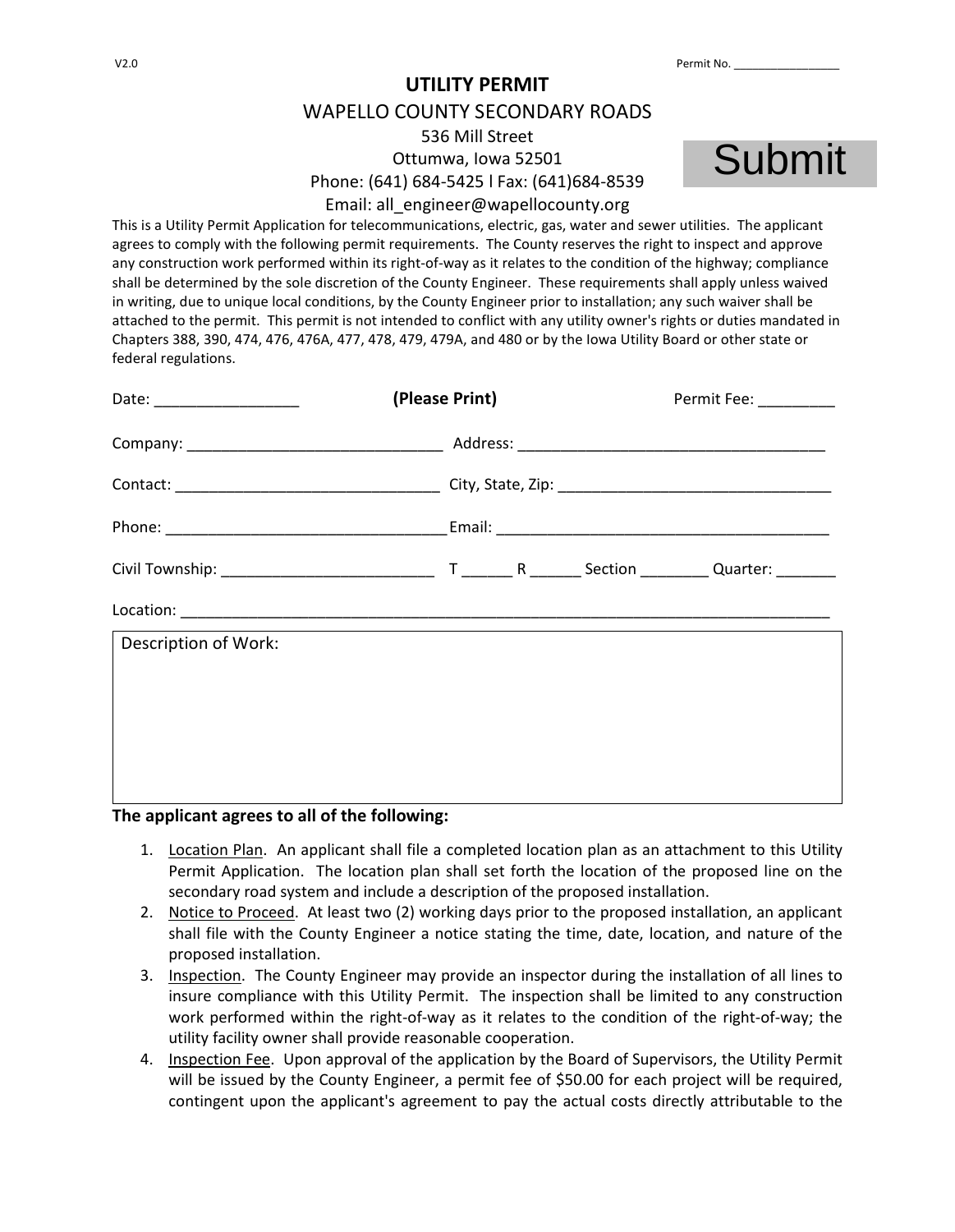installation inspection, if any, conducted by the County Engineer. Prepayment of such costs is not required if the applicant posts a surety bond or other proof of financial responsibility, which posting or showing may be made on an annual basis. Otherwise, a prepaid inspection fee made payable to the County Treasurer's office may be assessed as follows:

## ALL UTILITIES .......\$1,000.00

Upon completion of the installation, the County Engineer shall provide a statement for services rendered to the applicant. Such statement shall be paid within thirty (30) days of receipt. In the event of a prepaid inspection fee, the County Engineer shall provide a statement for services rendered and refund any excess payment to the applicant within forty-five (45) days.

- 5. Requirements. The applicant shall meet the following requirements: A. Construction signing shall comply with the Manual on Uniform Traffic Control Devices.
	- B. The minimum cover of utility facilities in the right-of-way shall be:
		- (1) 48 inches for electrical cables
		- (2) 30 inches for communication cables
		- (3) 36 inches for all other underground facilities

In critical situations where necessary cover cannot be obtained, other protective measures may be approved. The County reserves the right to waive the minimum depth of installation where rocky terrain and/or other circumstances makes it difficult to obtain the desired depth. The County shall determine the minimum depth in these situations. The County Engineer may require additional depth in areas identified being silted or scheduled for future excavation.

- C. The applicant shall use reference markers in the right of way ("R.O.W.") boundary to locate line and changes in alignment.
- D. All tile line locations encountered during construction shall be protected in accordance with I.A.C. 199-9.2(479) and shall be marked with reference located within the R.O.W. line. The County will furnish signs to mark the tile lines.
- E. No underground utility lines shall cross over a driveway or cross-road drainage structure, unless approved in writing prior to installation.
- F. Residents along the utility route shall have uninterrupted access to the public roads. An allweather access shall be maintained for residents adjacent to the project.
- G. A joint assessment of the road surfacing may be made by the applicant and the County Engineer both before and after construction. After construction, granular surfacing shall be added to the road at the applicant's cost, if necessary, to restore the road to its original condition. After surfacing has been applied, the road surface may be jointly reviewed by the County Engineer and the applicant once the road has been saturated, to determine if additional surfacing on the roadway by the applicant is necessary.
- H. Areas within the R.O.W. damaged by the installation shall be repaired and restored to at least its former condition by the applicant or the cost of the repair work caused to be performed by the County will be assessed against the applicant.
- I. Areas disturbed during construction which create an erosion problem shall be solved by the applicant in a manner approved by the County Engineer.
- J. All trenches, excavations, and utilities that are knifed shall be properly tamped.
- K. Road crossings shall be bored. The depth below the road surface shall be a minimum depth of 48 inches for all utility facilities.